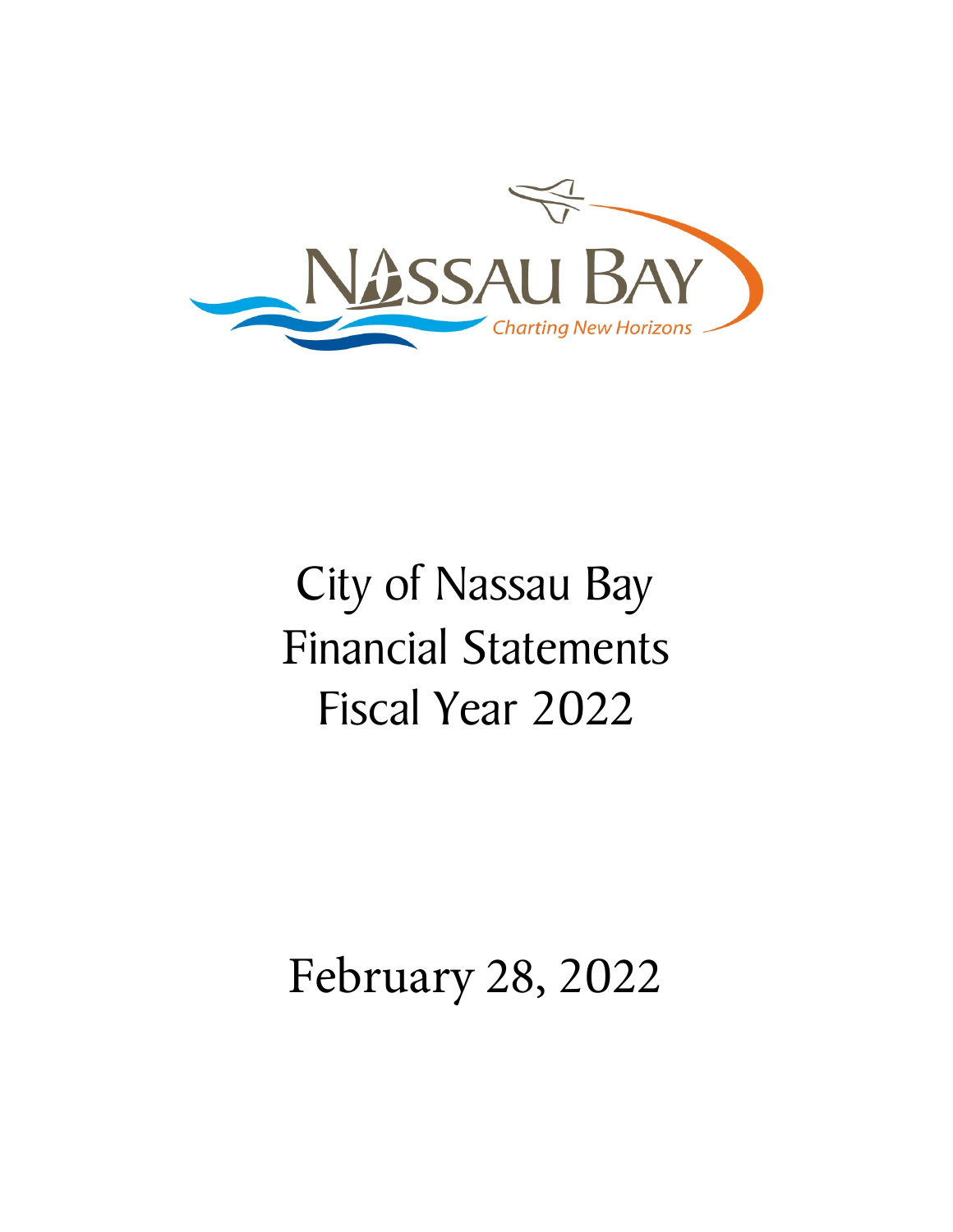## **City of Nassau Bay**

#### **Fiscal Year 2022 Summary Financial Report**

**February-2022 (42% of the fiscal year completed)**

|                                                  | <b>FY22</b>          | <b>FY22</b>          | Percent         | 5-Year Avg |
|--------------------------------------------------|----------------------|----------------------|-----------------|------------|
|                                                  | Adopted              | 12 Month             | <b>Received</b> | February   |
| No. Department                                   | <b>Budget</b>        | Actual               | or Spent        | each year  |
| <b>General Fund Revenue:</b>                     |                      |                      |                 |            |
| <b>Property Taxes</b>                            | 3,649,670            | 4,302,227 *          | 118%            | 122%       |
| <b>Franchise Fees</b>                            | 440,000              | 108,013              | 25%             | 27%        |
| Sales Taxes                                      | 595,080              | 177,961              | 30%             | 27%        |
| <b>Permits and Fees</b>                          | 233,400              | 89,257               | 38%             | 46%        |
| Fines                                            | 86,010               | 45,585               | 53%             | 41%        |
| <b>Ambulance Fees</b>                            | 309,700              | 127,920              | 41%             | 52%        |
| Other Revenue                                    | 379,160              | 185,461              | 49%             | 36%        |
| Insurance Claims & Rebates                       | 3,000                |                      | 0%              | 12%        |
| Interest on Investments                          | 4,000                | 8,235                | 206%            | 41%        |
| From Other Funds                                 | 149,960              | 37,490               | 25%             | 25%        |
| <b>Total Current Revenue</b>                     | 5,849,980            | 5,082,151            | 87%             | 86%        |
| Transfers (To) From                              |                      |                      | 0%              | 0%         |
| Equity                                           | 678,030              |                      | 0%              | 0%         |
| <b>Total Revenue Budget</b>                      | 6,528,010            | 5,082,151            | 78%             | 80%        |
| *Includes RDA Property Tax Revenue (Budget 936K) |                      |                      |                 |            |
| <b>General Fund Department Expenditures:</b>     |                      |                      |                 |            |
| 1 General & Administrative                       | 1,433,360            | 521,242              | 36%             | 34%        |
| 2 Building Department                            | 272,490              | 84,806               | 31%             | 32%        |
| 3 Emergency Management                           | 39,060               | 7,447                | 19%             | 30%        |
| 4 Fire Department                                | 366,830              | 139,274              | 38%             | 31%        |
| 5 Public Works                                   | 568,810              | 197,993              | 35%             | 36%        |
| 6 Parks and Recreation                           | 400,740              | 134,483              | 34%             | 34%        |
| 7 Police Department                              | 1,626,910            | 655,020              | 40%             | 35%        |
| 8 Sanitation & Recycling                         | 243,210              | 80,947               | 33%             | 33%        |
| 9 Animal Control                                 | 33,700               | 13,355               | 40%             | 38%        |
| 10 Contingency                                   | 160,000              | 37,401               | 23%             | 21%        |
| 11 Information Services                          | 367,690              | 186,102              | 51%             | 40%        |
| 12 Municipal Court                               | 128,940              | 44,960               | 35%             | 38%        |
| 13 Emergency Medical Service                     | 592,780              | 230,753              | 39%             | 38%        |
| 14 Fire Marshal                                  | 67,230               | 17,089               | 25%             | 24%        |
| 15 Planning & Development                        | 1,000                |                      | 0%              | 13%        |
| 17 Conference Center                             | 225,260              | 62,046               | 28%             | 27%        |
| <b>Total General Fund Expenditures</b>           | 6,528,010            | 2,412,917            | 37%             | 34%        |
| <b>Water &amp; Sewer Fund Revenue:</b>           |                      |                      |                 |            |
| <b>Water Sales</b>                               | 1,355,180            | 349,842              | 26%             | 28%        |
| Sewer Charges                                    | 1,230,080            | 320,588              | 26%             | 27%        |
| <b>Other Charges</b>                             | 616,900              | 43,704               | 7%              | 74%        |
| <b>Total Current Revenue</b>                     | 3,202,160            | 714,134              | 22%             | 41%        |
| Equity                                           | 3,710,210            |                      | 0%              | 0%         |
| <b>Total W&amp;S Revenue Budget</b>              | 6,912,370            | 714,134              | 10%             | 45%        |
|                                                  |                      |                      |                 |            |
| <b>W&amp;S Fund Department Expenditures:</b>     |                      |                      |                 |            |
| 1 General & Administrative - Water & Sewer       | 1,441,130            | 598,467              | 42%             | 38%        |
| 2 Water Department<br>3 Sewer Department         | 3,471,580            | 296,088              | 9%              | 16%        |
| 4 Debt Service & Depreciation                    | 1,654,660            | 162,987              | 10%<br>48%      | 21%<br>62% |
| <b>Total W&amp;S Fund Expenditures</b>           | 345,000<br>6,912,370 | 167,132<br>1,224,673 | 18%             | 31%        |
|                                                  |                      |                      |                 |            |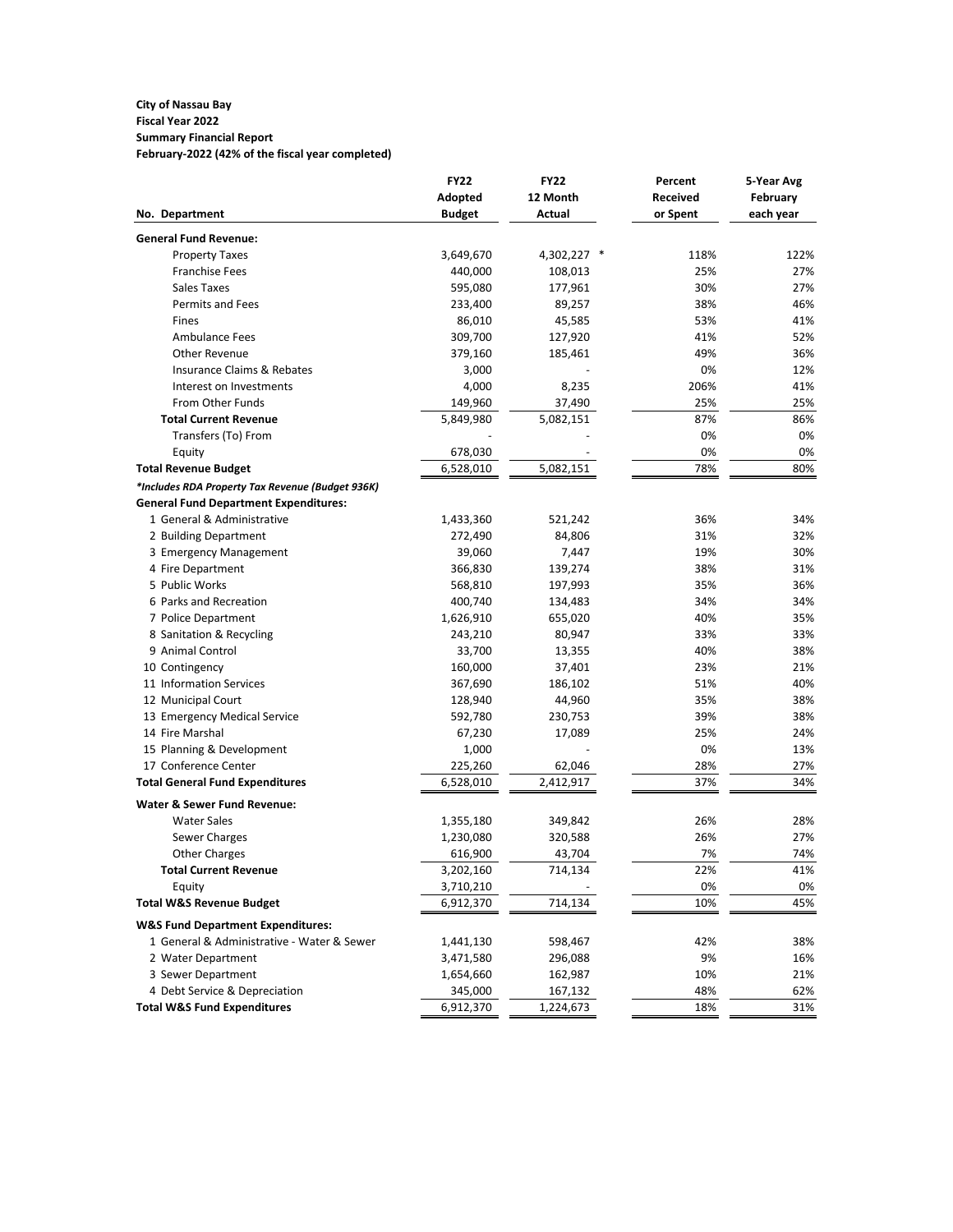## **City of Nassau Bay**

#### **Fiscal Year 2022 Summary Financial Report**

**February-2022 (42% of the fiscal year completed)**

|                                   | <b>FY22</b>   | <b>FY22</b> | Percent         | 5-Year Avg |
|-----------------------------------|---------------|-------------|-----------------|------------|
|                                   | Adopted       | 12 Month    | <b>Received</b> | February   |
| No. Department                    | <b>Budget</b> | Actual      | or Spent        | each year  |
| Debt Service Fund - 04            |               |             |                 |            |
| Total Revenue + Equity            | 991,890       | 623,613     | 63%             | 47%        |
| <b>Total Expenditures</b>         | 991,890       | 905,313     | 91%             | 91%        |
| <b>Tourism Fund - 06</b>          |               |             |                 |            |
| Total Revenue + Equity            | 901,470       | 236,622     | 26%             | 17%        |
| <b>Total Expenditures</b>         | 901,470       | 403,762     | 45%             | 17%        |
| Special Revenue & Grant Fund - 07 |               |             |                 |            |
| Total Revenue + Equity            | 5,877,030     | 228,912     | 4%              | 21%        |
| <b>Total Expenditures</b>         | 5,877,030     | 212,597     | 4%              | 26%        |
| <b>Street Sales Tax Fund - 10</b> |               |             |                 |            |
| Total Revenue + Equity            | 800,000       | 46,554      | 6%              | 11%        |
| <b>Total Expenditures</b>         | 800,000       | 9,477       | 1%              | 17%        |
| Capital Projects Fund - 09        |               |             |                 |            |
| Total Revenue + Equity            | 2,733,100     | 137,414     | 5%              | 6%         |
| <b>Total Expenditures</b>         | 2,733,100     | 211,798     | 8%              | 26%        |
| <b>Total Nassau Bay Budget</b>    | 24,743,870    | 5,380,537   | 22%             | 32%        |

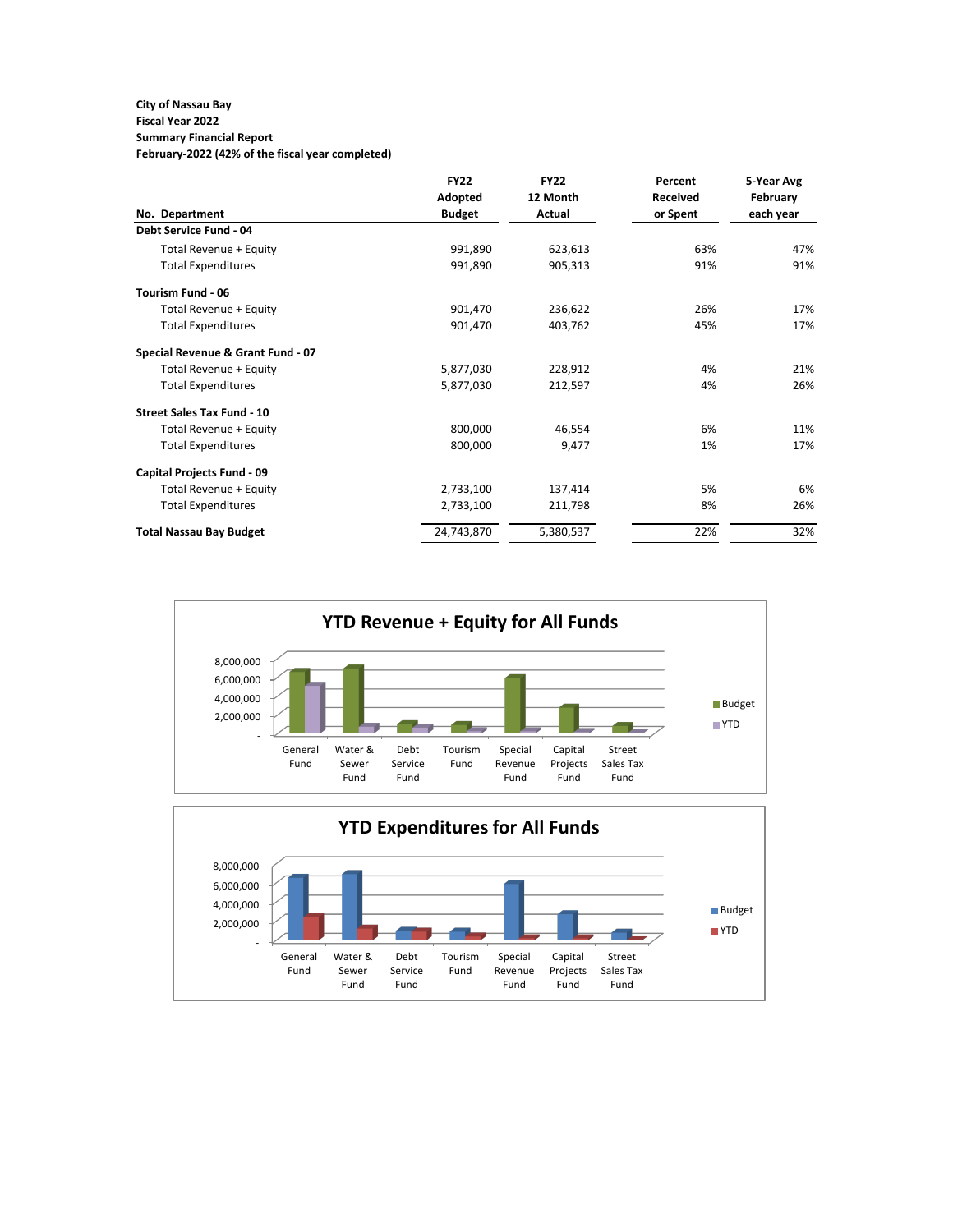#### **City of Nassau Bay Fiscal Year 2022 Summary Financial Report**

|  |  | February-2022 (42% of the fiscal year completed) |
|--|--|--------------------------------------------------|
|--|--|--------------------------------------------------|

|                                                      | <b>FY22</b>      | <b>FY22</b>   | Percent         | 5-Year Avg |
|------------------------------------------------------|------------------|---------------|-----------------|------------|
|                                                      | Adopted          | 12 Month      | <b>Received</b> | February   |
| No. Department                                       | <b>Budget</b>    | <b>Actual</b> | or Spent        | each year  |
| <b>Combined Operating Funds Report:</b>              |                  |               |                 |            |
| <b>Operating Revenue:</b>                            |                  |               |                 |            |
| General Fund                                         | 5,849,980        | 5,082,151     | 87%             | 86%        |
| Water & Sewer Fund                                   | 3,202,160        | 714,134       | 22%             | 41%        |
| <b>Tourism Fund</b>                                  | 606,000          | 236,622       | 39%             | 28%        |
| Special Revenue Fund                                 | 5,802,200        | 228,912       | 4%              | 19%        |
| <b>Total Revenue</b>                                 | 15,460,340       | 6,261,818     | 41%             | 56%        |
| (Increase)/Decrease in Balance Forward Yr/Yr         |                  |               |                 |            |
| General Fund                                         | 678,030          |               | 0%              | 0%         |
| Water & Sewer Fund                                   | 3,710,210        |               | 0%              | 0%         |
| <b>Tourism Fund</b>                                  | 295,470          |               | 0%              | 0%         |
| Special Revenue Fund                                 | 74,830           |               | 0%              | 0%         |
| <b>Total Balance Forward</b>                         | 4,758,540        |               | 0%              | 0%         |
|                                                      |                  |               |                 |            |
| <b>Total Operating Rev &amp; Bal Forward</b>         | 20,218,880       | 6,261,818     | 31%             | 54%        |
| <b>Operating Expenditures:</b>                       |                  |               |                 |            |
| General Fund                                         | 6,528,010        | 2,412,917     | 37%             | 34%        |
| Water & Sewer Fund                                   | 6,912,370        | 1,224,673     | 18%             | 31%        |
| <b>Tourism Fund</b>                                  | 901,470          | 403,762       | 45%             | 17%        |
| Special Revenue Fund                                 | 5,877,030        | 212,597       | 4%              | 26%        |
| <b>Total Operating Expenditures</b>                  | 20,218,880       | 4,253,949     | 21%             | 30%        |
| <b>Combined Capital Assets Funds:</b>                |                  |               |                 |            |
| <b>Capital Assets Funds Revenue:</b>                 |                  |               |                 |            |
| Debt Service Fund                                    | 963,320          | 623,613       | 65%             | 49%        |
| Sales Tax Streets Fund                               | 148,000          | 46,554        | 31%             | 31%        |
| Capital Projects Fund                                | 566,740          | 137,414       | 24%             | 8%         |
| <b>Total</b>                                         | 1,678,060        | 807,581       | 48%             | 25%        |
| (Increase)/Decrease in Balance Forward Yr/Yr         |                  |               |                 |            |
| Debt Service Fund                                    | 28,570           |               | 0%              | 0%         |
| Sales Tax Streets Fund                               | 652,000          |               | 0%              | 0%         |
| Capital Projects Fund                                | 2,166,360        |               | 0%              | 0%         |
| <b>Total Balance Forward</b>                         | 2,846,930        |               | 0%              | 0%         |
| <b>Total Capital Assets Funds Revenue</b>            | 4,524,990        | 807,581       | 18%             | 18%        |
| <b>Capital Assets Funds Expenditures:</b>            |                  |               |                 |            |
| Debt Service Fund                                    | 991,890          | 905,313       | 91%             | 91%        |
| Sales Tax Streets Fund                               | 800,000          | 9,477         | 1%              | 17%        |
| Capital Projects Fund                                | 2,733,100        | 211,798       | 8%              | 26%        |
| <b>Total Capital Assets Expenditures</b>             | 4,524,990        | 1,126,588     | 25%             | 43%        |
| <b>Total Nassau Bay Budget</b>                       | 24,743,870       | 5,380,537     | 22%             | 32%        |
| <b>End of Year Reserves - Budget</b>                 | <b>Operating</b> |               |                 |            |
| General Fund                                         | 1,660,969        |               |                 |            |
| Water & Sewer Fund                                   | 1,069,877        |               |                 |            |
| <b>Tourism Fund</b>                                  | 1,308,085        |               |                 |            |
| Special Revenue Fund                                 | (61, 954)        |               |                 |            |
| <b>Total Operating End of Year Reserves - Budget</b> | 3,976,977        |               |                 |            |
| <b>End of Year Reserves - Budget</b>                 | Capital          |               |                 |            |
| Debt Service Fund                                    | 91,224           |               |                 |            |
| Sales Tax Streets Fund                               | 244,066          |               |                 |            |
| Capital Projects Fund                                | 474,456          |               |                 |            |
| <b>Total Capital End of Year Reserves - Budget</b>   | 809,746          |               |                 |            |
| <b>Total End of Year Reserves - Budget</b>           | 4,786,723        |               |                 |            |
|                                                      |                  |               |                 |            |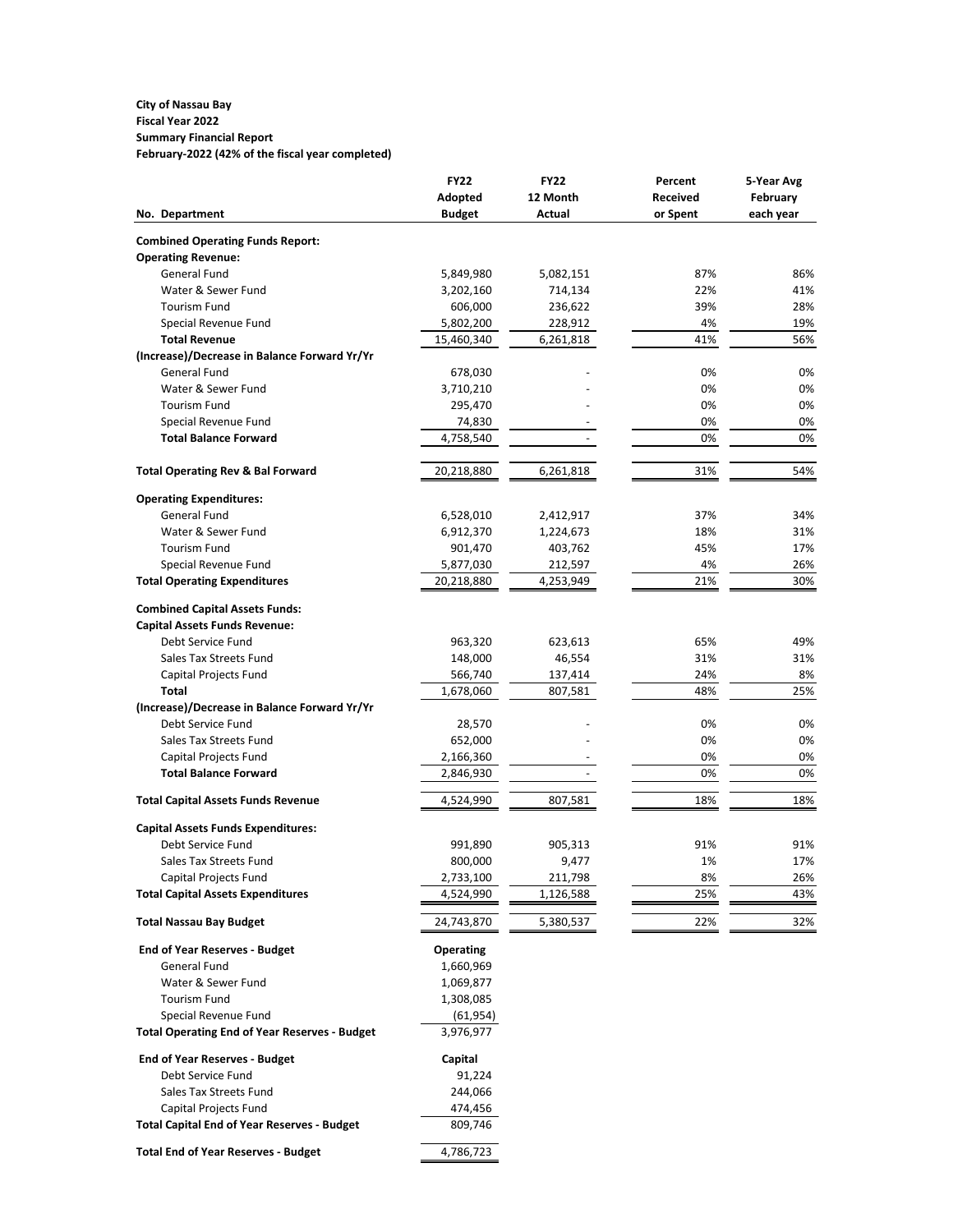#### **February 28, 2022**

|                            |                                |              |    | <b>TexPool Investments</b> |          |                          |    |                          |                                  |              |  |
|----------------------------|--------------------------------|--------------|----|----------------------------|----------|--------------------------|----|--------------------------|----------------------------------|--------------|--|
| Fund                       | <b>Investments</b><br>2/1/2022 |              |    | <b>Additions</b>           | Interest |                          |    | <b>Withdrawals</b>       | <b>Investments</b><br>02/28/2022 |              |  |
| General Fund               | \$                             | 9,091.09     | \$ |                            | \$       | 0.42                     | \$ | ۰                        | \$                               | 9,091.51     |  |
| Water & Sewer Fund         | \$                             | 4,494.67     | \$ | 2,484,048.63               | \$       | 120.62                   | \$ | ۰.                       | \$                               | 2,488,663.92 |  |
| Debt Service Fund          | \$                             | 4,725.65     | \$ | ٠                          | \$       | 0.28                     | \$ | $\overline{\phantom{a}}$ | \$                               | 4,725.93     |  |
| <b>Tourism Fund</b>        | \$                             | 91.63        | \$ | ٠                          | \$       | $\overline{\phantom{a}}$ | \$ | $\overline{\phantom{a}}$ | \$                               | 91.63        |  |
| Special Rev. & Grants      | \$                             | 2.64         | \$ | ٠                          | \$       |                          | \$ |                          | \$                               | 2.64         |  |
| Capital Projects Fund      | \$                             | 102.51       | \$ | ٠                          | \$       | ۰                        | \$ | ۰                        | \$                               | 102.51       |  |
| <b>Street Sales Tax</b>    | \$                             | 21.76        | \$ |                            | \$       |                          | \$ | $\blacksquare$           | \$                               | 21.76        |  |
| Sub-Total                  | \$                             | 18,529.95    | \$ | 2,484,048.63               | \$       | 121.32                   | \$ |                          | \$                               | 2,502,699.90 |  |
| Nassau Bay Economic        |                                |              |    |                            |          |                          |    |                          |                                  |              |  |
| Development Corporation    | \$                             | 152,814.97   | \$ | 31,734.23                  | \$       | 7.45                     | \$ | ٠                        | \$                               | 184,556.65   |  |
| TWDB 2020 Escrow           | \$                             | 2,615,965.61 | \$ | ۰                          | \$       | 6.42                     | \$ | 2,484,048.63             | \$                               | 131,923.40   |  |
| TIRZ Revenue - RDA Equity  | \$                             |              | \$ |                            | \$       |                          | \$ |                          | \$                               |              |  |
| Sub-Total                  | \$                             | 2,768,780.58 | \$ | 31,734.23                  | \$       | 13.87                    | \$ | 2,484,048.63             | \$                               | 316,480.05   |  |
| <b>TexPool Grand Total</b> | \$                             | 2,787,310.53 | \$ | 2,515,782.86               | \$       | 135.19                   | \$ | 2,484,048.63             | \$                               | 2,819,179.95 |  |

Texpool's weighted average maturity (\*) was 34 days and the average interest rate was .0632%.

*(\*) TexPool WAM Days (2) To arrive at weighted average maturity, the maturity of floating rate and variable rate securities was deemed to be the final maturity of such securities.*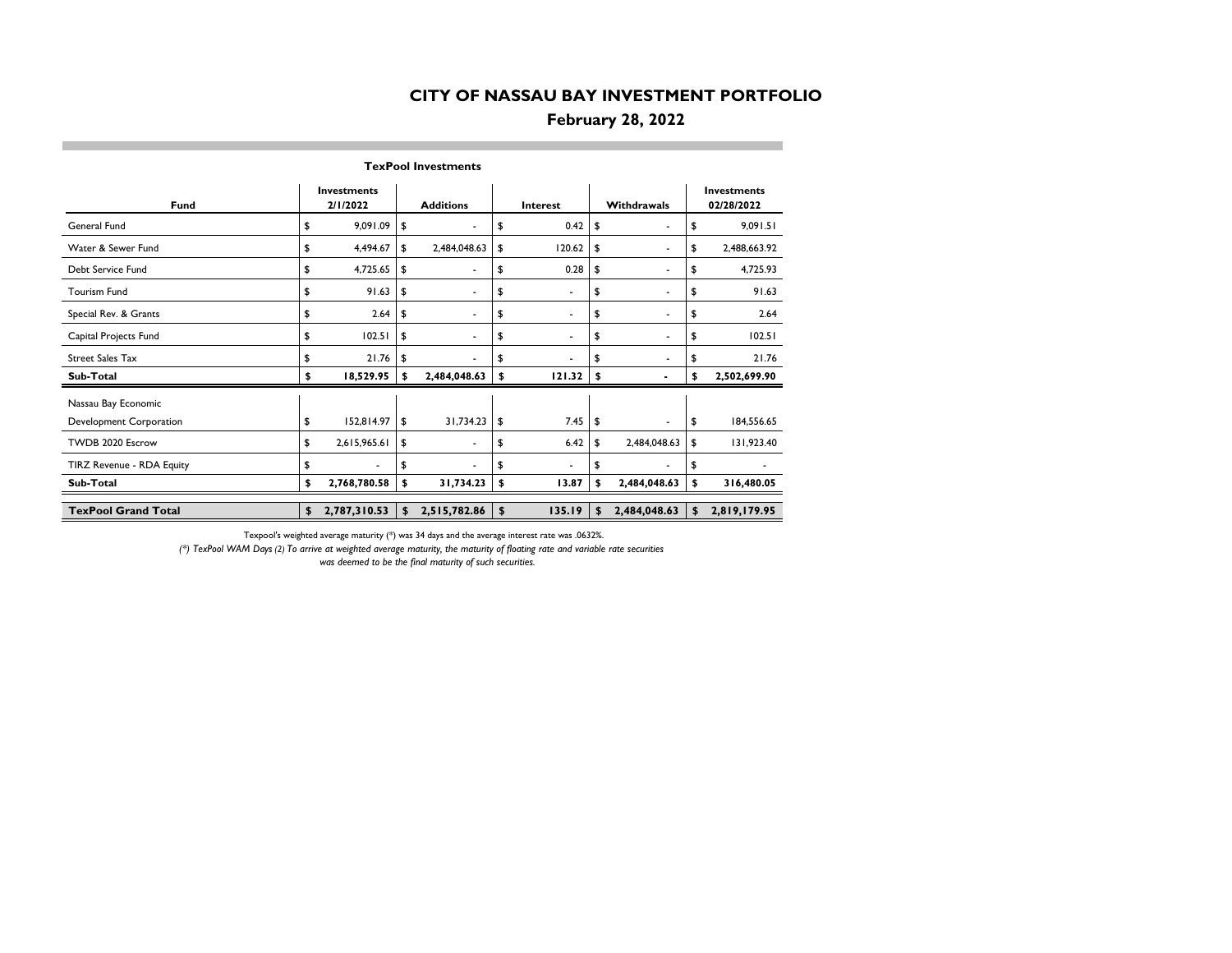#### **February 28, 2022**

|                                                |                                |                  | <b>Logic Investments</b> |    |                |                    |                |    |                                  |  |  |
|------------------------------------------------|--------------------------------|------------------|--------------------------|----|----------------|--------------------|----------------|----|----------------------------------|--|--|
| Fund                                           | <b>Investments</b><br>2/1/2022 | <b>Additions</b> |                          |    | Interest       | <b>Withdrawals</b> |                |    | <b>Investments</b><br>02/28/2022 |  |  |
| General Fund                                   | \$<br>5,793.57                 | \$               | 280,000.00               | \$ | 11.28          | \$                 | ۰              | \$ | 285,804.85                       |  |  |
| Water & Sewer Fund                             | \$<br>2,213.45                 | \$               | $\overline{\phantom{a}}$ | \$ | 0.18           | \$                 | ٠              | \$ | 2,213.63                         |  |  |
| Debt Service Fund                              | \$<br>491.68                   | \$               | ٠                        | \$ | 0.04           | \$                 | $\blacksquare$ | \$ | 491.72                           |  |  |
| <b>Tourism Fund</b>                            | \$<br>291,983.77               | \$               | ۰                        | \$ | 24.26          | \$                 | ٠              | \$ | 292,008.03                       |  |  |
| Special Rev. & Grants                          | \$                             | \$               |                          | \$ |                | \$                 |                | \$ |                                  |  |  |
| Capital Projects Fund                          | \$<br>2,537,259.91             | \$               |                          | \$ | 207.13         | \$                 | 95,000.00      | \$ | 2,442,467.04                     |  |  |
| <b>Street Sales Tax</b>                        | \$<br>78,400.65                | \$               |                          | \$ | 6.52           | \$                 |                | \$ | 78,407.17                        |  |  |
| Sub-Total                                      | \$<br>2,916,143.03             | \$               | 280,000.00               | \$ | 249.41         | \$                 | 95,000.00      | \$ | 3,101,392.44                     |  |  |
| Nassau Bay Economic<br>Development Corporation | \$<br>٠                        | \$               |                          | \$ | ۰              | \$                 | $\blacksquare$ | \$ |                                  |  |  |
| Nassau Bay Tax Increment                       |                                |                  |                          |    |                |                    |                |    |                                  |  |  |
| Reinvestment Zone No. I                        | \$<br>$\blacksquare$           | \$               | $\blacksquare$           | \$ | $\blacksquare$ | \$                 | $\sim$         | \$ |                                  |  |  |
| TIRZ Revenue - RDA Equity                      | \$<br>$\blacksquare$           | \$               | ۰                        | \$ | ٠              | \$                 | ۰              | \$ |                                  |  |  |
| Sub-Total                                      | \$                             | \$               |                          | \$ |                | \$                 |                | \$ |                                  |  |  |
| <b>Logic Grand Total</b>                       | \$<br>2,916,143.03             | \$               | 280,000.00               | \$ | 249.41         | \$                 | 95,000.00      | \$ | 3,101,392.44                     |  |  |

Logic's weighted average maturity (\*) was 35 days and the average interest rate was .1080%.

*(\*) Logic WAM Days To arrive at weighted average maturity, the maturity of floating rate and variable rate securities* 

 *was deemed to be the final maturity of such securities.*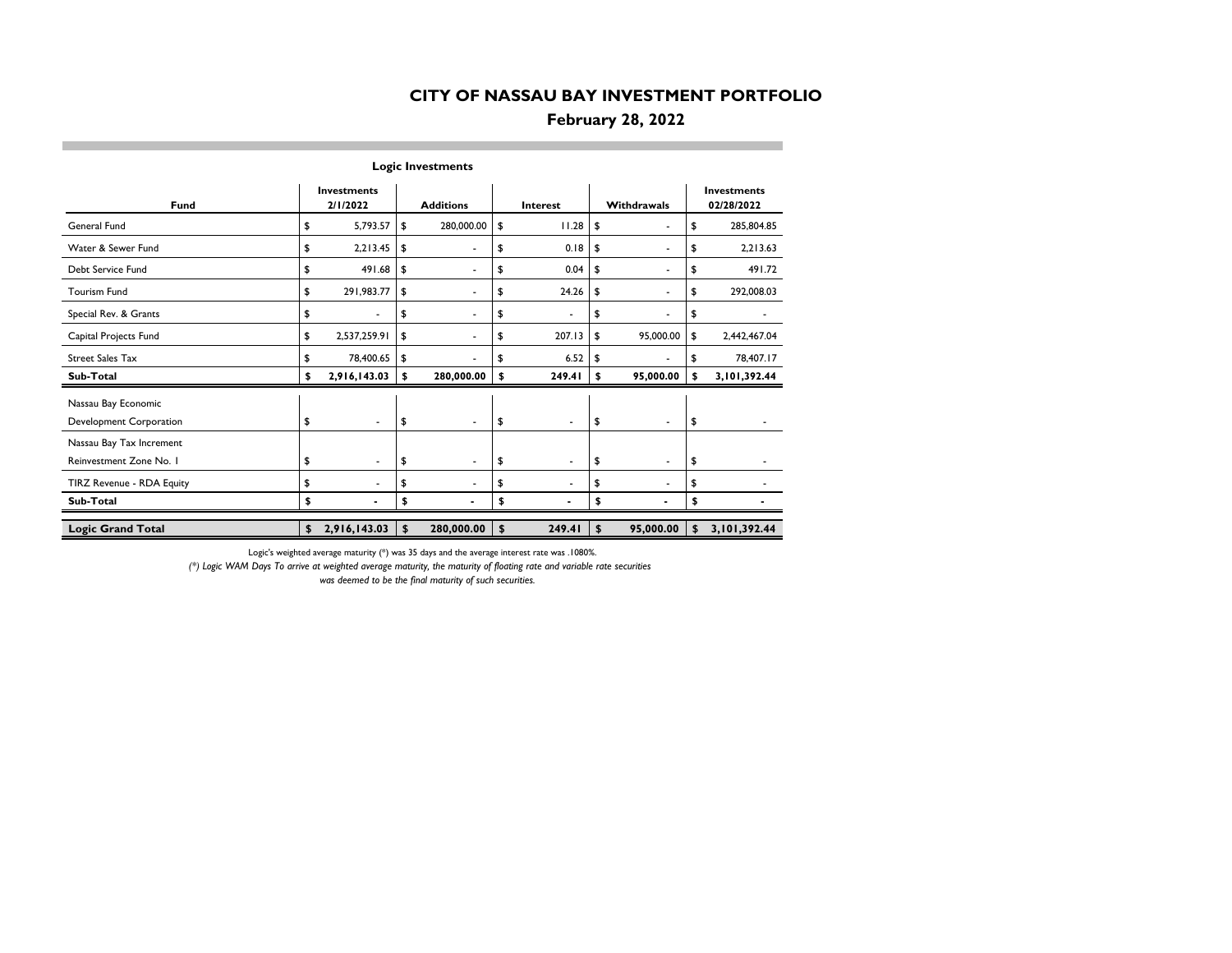#### **February 28, 2022**

**Allegiance Bank - DDA & Grant**

DDA Minimum Balance - Qualifies the City for a 1.00 earnings credit on account analysis fees

| <b>DDA</b>             | \$<br>400,000.00 |
|------------------------|------------------|
| <b>Elevation Grant</b> | \$<br>13,729.29  |

#### **Allegiance Bank - MMA**

| Interest Rate 0.60%       |    |                                |                                                    |              |    |                |    |            |                                  |              |  |  |  |
|---------------------------|----|--------------------------------|----------------------------------------------------|--------------|----|----------------|----|------------|----------------------------------|--------------|--|--|--|
| Fund                      |    | <b>Investments</b><br>2/1/2022 | <b>Additions</b><br><b>Withdrawals</b><br>Interest |              |    |                |    |            | <b>Investments</b><br>02/28/2022 |              |  |  |  |
| General Fund              | \$ | 2,470,959.61                   | \$                                                 | 1,175,000.00 | \$ | 1,407.67       | \$ | 3,805.81   | \$                               | 3,643,561.47 |  |  |  |
| Water & Sewer Fund        | \$ | 1,768,399.14                   | \$                                                 | 39,588.02    | \$ | 814.60         | \$ | ٠          | \$                               | 1,808,801.76 |  |  |  |
| Debt Service Fund         | \$ | 84.76                          | \$                                                 | ۰            | \$ | 0.04           | \$ | ٠          | \$                               | 84.80        |  |  |  |
| <b>Tourism Fund</b>       | \$ | 505,035.90                     | \$                                                 | ۰            | \$ | 230.14         | \$ | 140,669.61 | \$                               | 364,596.43   |  |  |  |
| Special Rev. & Grants     | \$ | 30.40                          | \$                                                 | ٠            | \$ | 0.02           | \$ | ٠          | \$                               | 30.42        |  |  |  |
| Capital Projects Fund     | \$ | 15,577.19                      | \$                                                 | 4,543.49     | \$ | 7.24           | \$ | ٠          | \$                               | 20,127.92    |  |  |  |
| <b>Street Sales Tax</b>   | \$ | 838,230.03                     | \$                                                 | 25,343.91    | \$ | 386.23         | \$ |            | \$                               | 863,960.17   |  |  |  |
| Sub-Total                 | \$ | 5,598,317.03                   | \$                                                 | 1,244,475.42 | \$ | 2,845.94       | \$ | 144,475.42 | \$                               | 6,701,162.97 |  |  |  |
| Nassau Bay Economic       |    |                                |                                                    |              |    |                |    |            |                                  |              |  |  |  |
| Development Corporation   | \$ | ٠                              | \$                                                 | ۰            | \$ | ٠              | \$ | ۰          | \$                               |              |  |  |  |
| Nassau Bay Tax Increment  |    |                                |                                                    |              |    |                |    |            |                                  |              |  |  |  |
| Reinvestment Zone No. I   | \$ | $\blacksquare$                 | \$                                                 | ٠            | \$ | $\blacksquare$ | \$ | ٠          | \$                               |              |  |  |  |
| TIRZ Revenue - RDA Equity | \$ | ٠                              | \$                                                 | ۰            | \$ | ٠              | \$ |            | \$                               |              |  |  |  |
| Sub-Total                 | \$ | $\blacksquare$                 | \$                                                 |              | \$ | $\blacksquare$ | \$ |            | \$                               |              |  |  |  |
| <b>MMA Grand Total</b>    | \$ | 5,598,317.03                   | \$                                                 | 1,244,475.42 | \$ | 2,845.94       | \$ | 144,475.42 | \$                               | 6,701,162.97 |  |  |  |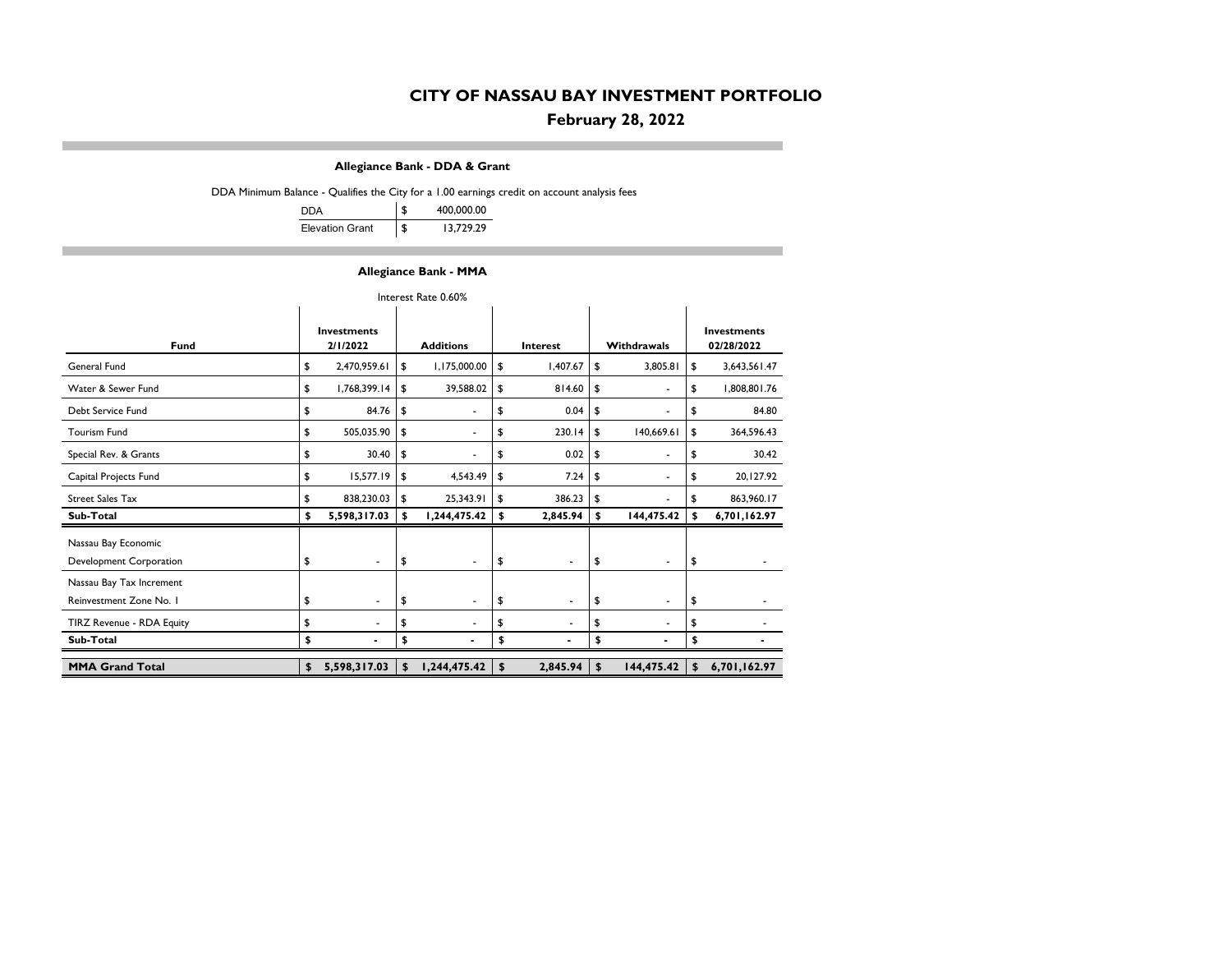## **February 28, 2022**

#### **Allegiance Bank - Int. Bearing Sweep Acct.**

| Sweep Account to collect all excess over \$400,000 minimum in DDA |                    |             |                    |
|-------------------------------------------------------------------|--------------------|-------------|--------------------|
|                                                                   | \$<br>317,409.00   |             |                    |
| Ending Balance as of 02/28/2022                                   | \$<br>200,425.40   |             |                    |
|                                                                   | 0.20%              |             |                    |
|                                                                   | Interest Earned    | \$<br>48.70 |                    |
|                                                                   |                    |             |                    |
|                                                                   | <b>Investments</b> |             | <b>Investments</b> |
| Fund                                                              | 2/1/2022           | Interest    | 02/28/2022         |
| General Fund                                                      | \$                 | \$          | \$                 |
| Water & Sewer Fund                                                | \$<br>٠            | \$<br>٠     | \$                 |
| Debt Service Fund                                                 | \$                 | \$          | \$                 |
| <b>Tourism Fund</b>                                               | \$<br>195,874.87   | \$<br>48.70 | \$<br>200,425.40   |
| Special Rev. & Grants                                             | \$<br>٠            | \$<br>÷     | \$                 |
| Capital Projects Fund                                             | \$                 | \$          | \$                 |
| <b>Street Sales Tax</b>                                           | \$                 | \$          | \$                 |
| Sub-Total                                                         | \$<br>195,874.87   | \$<br>48.70 | \$<br>200,425.40   |
| Nassau Bay Economic                                               |                    |             |                    |
| Development Corporation                                           | \$                 | \$          | \$                 |
| Nassau Bay Tax Increment                                          |                    |             |                    |
| Reinvestment Zone No. I                                           | \$<br>٠            | \$<br>٠     | \$                 |
| TIRZ Revenue - RDA Equity                                         | \$                 | \$<br>÷     | \$                 |
| Sub-Total                                                         | \$                 | \$          | \$                 |
| <b>Sweep Grand Total</b>                                          | \$<br>195,874.87   | \$<br>48.70 | \$<br>200,425.40   |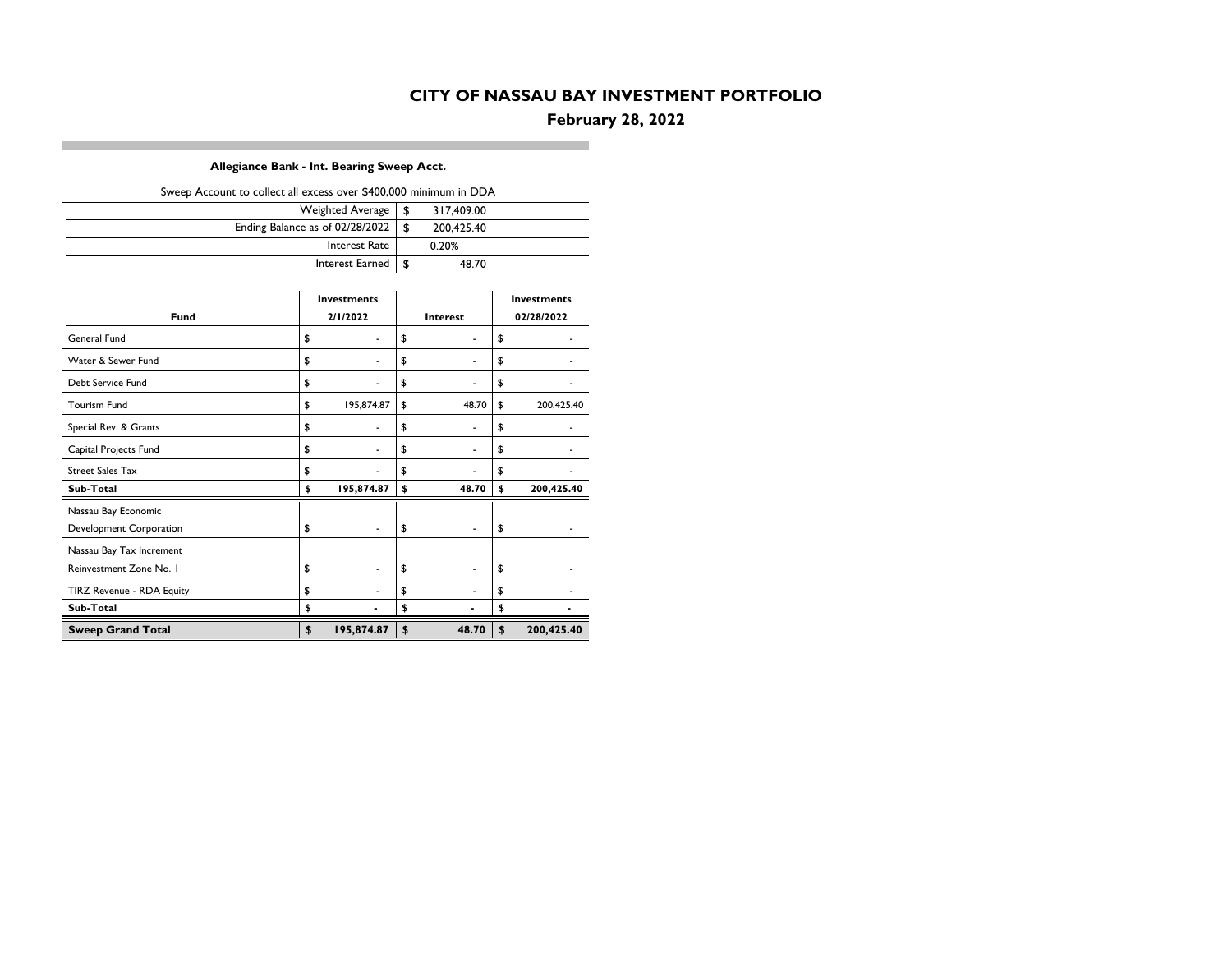## **February 28, 2022**

|                                  |                         |                          | <b>U.S Treasury Securities</b> |                          |                          |                          |                           |
|----------------------------------|-------------------------|--------------------------|--------------------------------|--------------------------|--------------------------|--------------------------|---------------------------|
|                                  |                         | General Fund \$          | 197,803.08                     |                          |                          |                          |                           |
|                                  |                         | Tourism Fund \$          | 200,561.18                     |                          |                          |                          |                           |
|                                  |                         | Fed. Gov. Oblig. Fd \$   | 125.00                         |                          |                          |                          |                           |
|                                  |                         | Total Investments \$     | 398,489.26                     |                          |                          |                          |                           |
|                                  | Investments<br>2/1/2022 | <b>Additions</b>         | Interest                       | <b>Discount</b>          | Premium                  | Withdrawals              | Investments<br>02/28/2022 |
| T-Note 3yr .125% (General Fd.)   | $197,783.74$ \$         |                          | $19.34$ \$                     |                          |                          | $\overline{\phantom{a}}$ | 197,803.08                |
| T-Note 3yr 1% (Tourism Fd.)      | 200,407.34 \$           | $\overline{\phantom{a}}$ | $153.84$ \$                    | $\overline{\phantom{a}}$ | $\overline{\phantom{a}}$ | $\overline{\phantom{a}}$ | 200,561.18                |
| <b>Total Treasury Securities</b> | $398,191.08$ \$         |                          | 173.18                         | $\blacksquare$           | ۰.                       | ٠                        | 398,364.26                |

п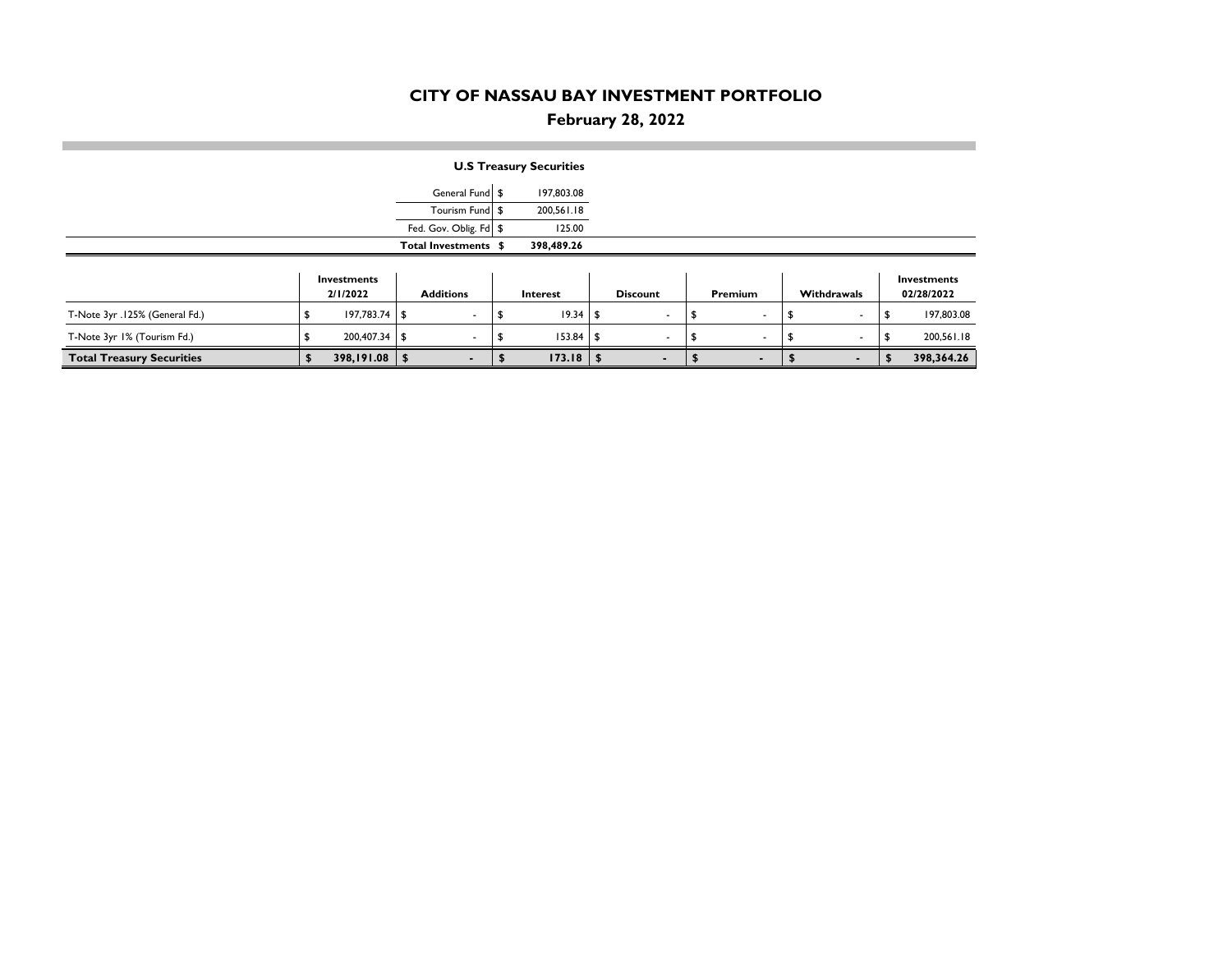## **February 28, 2022**

|                                                  |       |               |                                |                | <b>Certificates of Deposit</b>  |                  |                                    |                                  |
|--------------------------------------------------|-------|---------------|--------------------------------|----------------|---------------------------------|------------------|------------------------------------|----------------------------------|
|                                                  |       |               |                                |                | General Fund \$                 | 947,401.21       |                                    |                                  |
|                                                  |       |               |                                |                | Tourism Fund                    | \$<br>248,169.87 |                                    |                                  |
|                                                  |       |               |                                |                | Fed. Gov. Oblig. Fd \$          | 1,430.15         |                                    |                                  |
|                                                  |       |               |                                |                | Total Investments \$            | 1,197,001.23     |                                    |                                  |
|                                                  |       |               | <b>Investments</b><br>2/1/2022 |                | <b>Additions</b>                | Interest         | Withdrawals                        | <b>Investments</b><br>02/28/2022 |
| Luana Savings Bank CD 3yr 0.40% (Gen. Fd.)       |       |               | \$<br>249, 193.74              | \$             | ٠                               | \$<br>76.41      | \$                                 | \$<br>249,270.15                 |
| 1st Financial Bank USA CD 1.5yr 0.10% (Gen. Fd.) |       |               | \$<br>249,007.50               | \$             | $\overline{\phantom{a}}$        | \$<br>19.10      | \$<br>21.15                        | \$<br>249,005.45                 |
| Goldman Sachs Bank CD 2yr 0.20% (Gen Fd.)        |       |               | \$<br>249,040.94               | \$             |                                 | \$<br>38.20      | \$<br>42.30                        | \$<br>249,036.84                 |
| Safra National Bank CD Iyr 0.30% (Gen Fd.)       |       |               | \$<br>200,042.74               | \$             | ٠                               | \$<br>46.03      | \$<br>ä,                           | \$<br>200,088.77                 |
| BMW Bank CD 2.5yr 0.25% (Tourism Fd.)            |       |               | \$<br>248, 122.31              | \$             | ä,                              | \$<br>47.56      | \$                                 | \$<br>248,169.87                 |
| <b>Total CDAR Investments</b>                    |       |               | \$<br>1,195,407.23             | \$             | ٠                               | \$<br>227.30     | $\boldsymbol{\mathsf{s}}$<br>63.45 | \$<br>1,195,571.08               |
|                                                  |       |               |                                |                |                                 |                  |                                    |                                  |
|                                                  |       |               |                                |                | <b>CD Maturities By Quarter</b> |                  |                                    |                                  |
|                                                  | Safra | 1st Financial | <b>■</b> Luana                 | $B_{\text{B}}$ | Goldman                         |                  |                                    |                                  |
| 600,000.00                                       |       |               |                                |                |                                 |                  |                                    |                                  |
|                                                  |       |               |                                |                |                                 |                  |                                    |                                  |
| 500,000.00                                       |       |               |                                |                |                                 |                  |                                    |                                  |
| 400,000.00                                       |       |               |                                |                |                                 |                  |                                    |                                  |
| 300,000.00                                       |       |               |                                |                |                                 |                  |                                    |                                  |
| 200,000.00                                       |       |               |                                |                |                                 |                  |                                    |                                  |
| 100,000.00                                       |       |               |                                |                |                                 |                  |                                    |                                  |

**COL**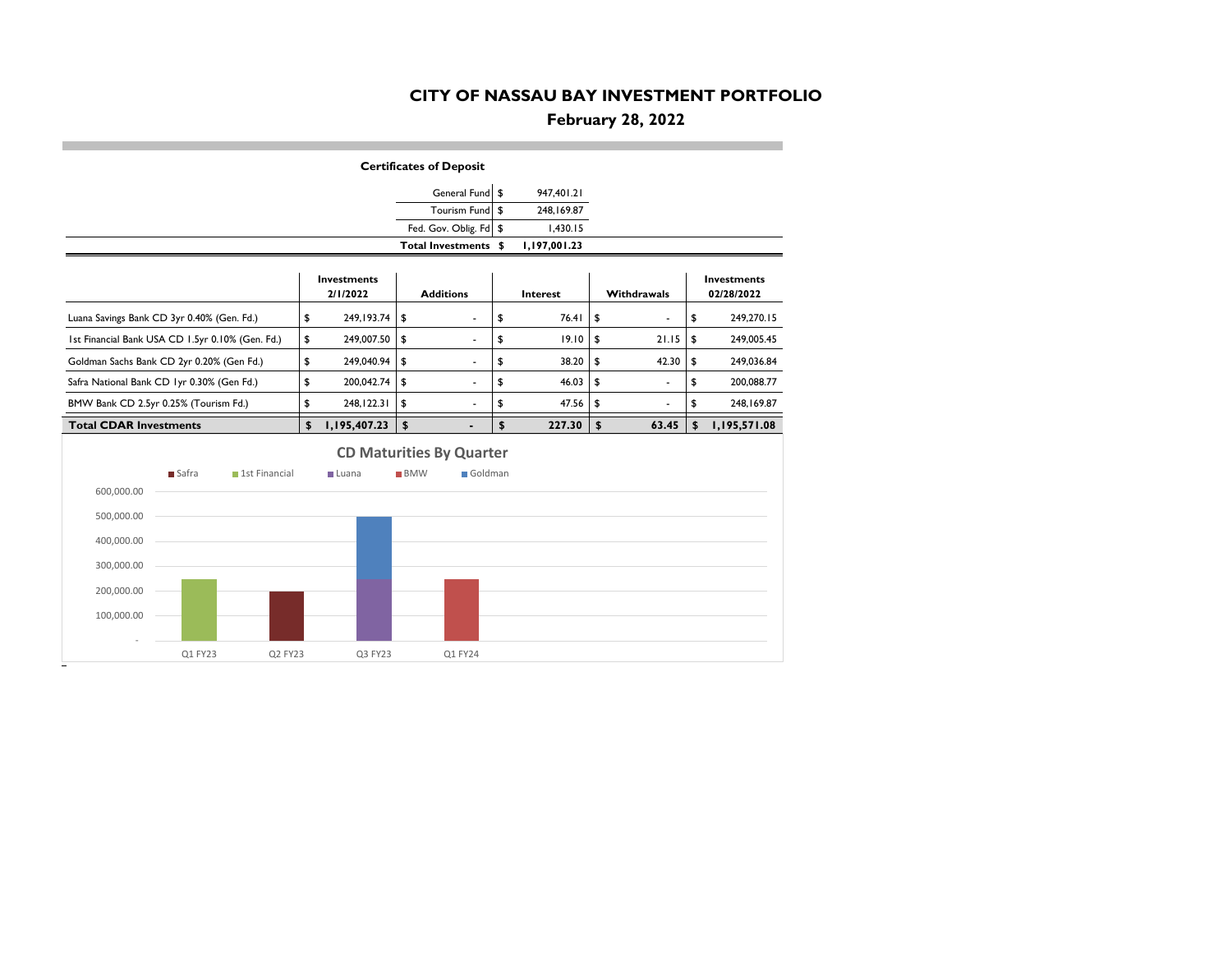## **February 28, 2022**

**Economic Development Corporation**

п

|                                              | Investments<br>2/1/2022 |      | <b>Additions</b> | Interest   |      | Withdrawals              |   | Investments<br>02/28/2022 |
|----------------------------------------------|-------------------------|------|------------------|------------|------|--------------------------|---|---------------------------|
| Texpool - EDC - Int. Rate 0.0632%            | 152.814.97              | - \$ | 31.734.23        | \$<br>7.45 | - \$ | $\overline{\phantom{a}}$ |   | 184.556.65                |
| TCB - EDC BizReward Checking                 | 20.402.61               | \$   |                  |            |      |                          |   | 20,402.61                 |
| TCB - EDC BizReward Savings - Int. Rate .20% | 244.565.62              | ا \$ |                  | 37.52      | ୍ୟ   | $\overline{\phantom{a}}$ | л | 244,603.14                |
| <b>Total EDC Investments</b>                 | 417,783.20              |      | 31,734.23        | 44.97      |      |                          |   | 449,562.40                |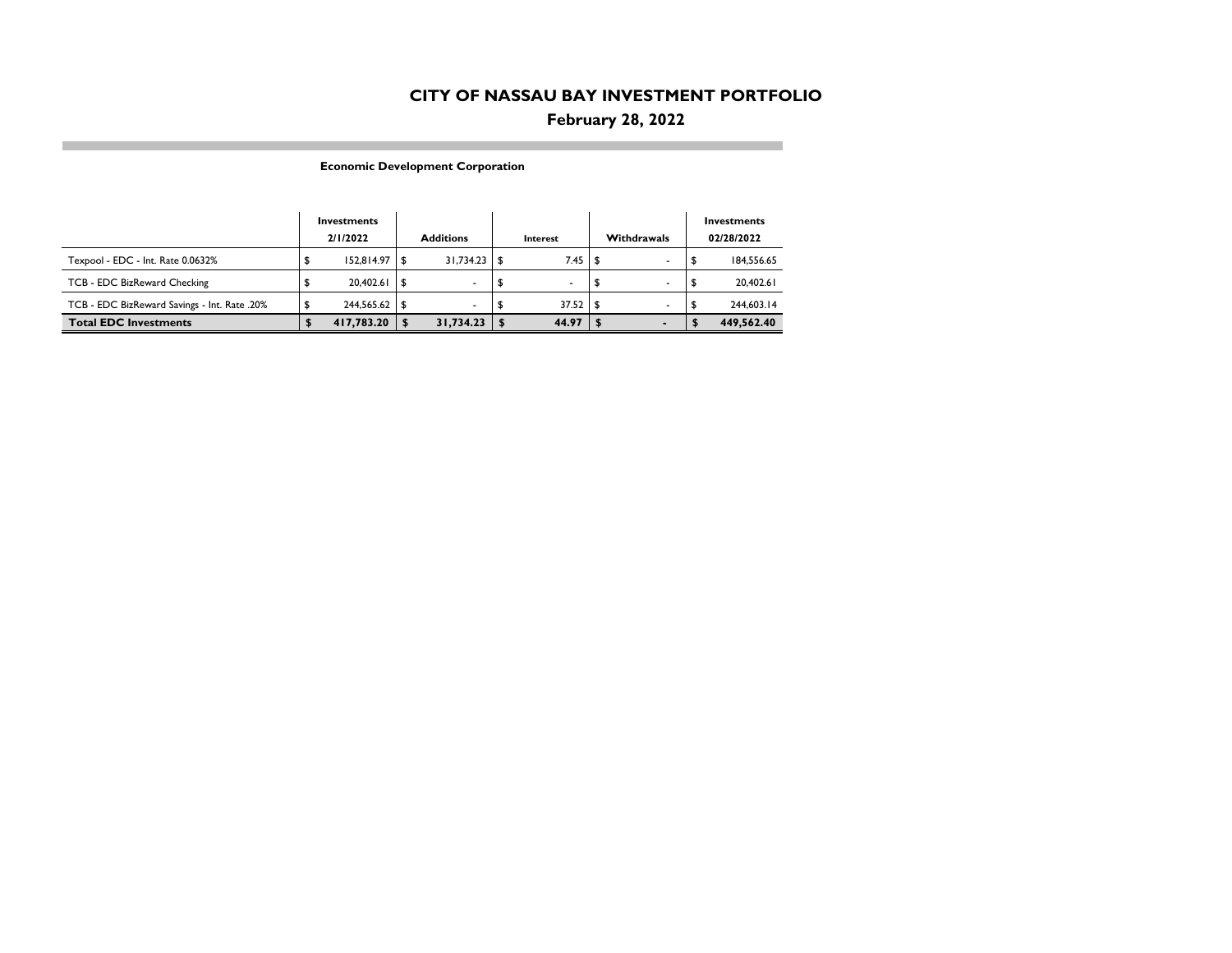## **February 28, 2022**

**Nassau Bay Redevelopment Authority**

п

|                                              | Investments |                 |                  |                          |          |        |    |                          |            | Investments  |  |
|----------------------------------------------|-------------|-----------------|------------------|--------------------------|----------|--------|----|--------------------------|------------|--------------|--|
|                                              |             | 2/1/2022        | <b>Additions</b> |                          | Interest |        |    | Withdrawals              | 02/28/2022 |              |  |
| Logic - RDA - Int. Rate . 1080%              |             | 184, 175.92     | l \$             |                          |          | 15.27  | S  | ۰                        |            | 184, 191. 19 |  |
| TCB - CD 3yr 1.85%                           |             | 164.574.37      | - \$             | $\overline{\phantom{a}}$ |          | 232.96 | \$ |                          |            | 164,807.33   |  |
| TCB - RDA BizReward Checking                 |             | 20,403.50 \$    |                  | $\sim$                   |          |        |    | $\overline{\phantom{a}}$ |            | 20,403.50    |  |
| TCB - RDA BizReward Savings - Int. Rate .20% |             | $143.919.12$ \$ |                  |                          |          | 22.08  | \$ | $\overline{\phantom{a}}$ |            | 143.941.20   |  |
| <b>Total RDA Investments</b>                 |             | 513,072.91      |                  |                          |          | 270.31 |    |                          |            | 513,343.22   |  |